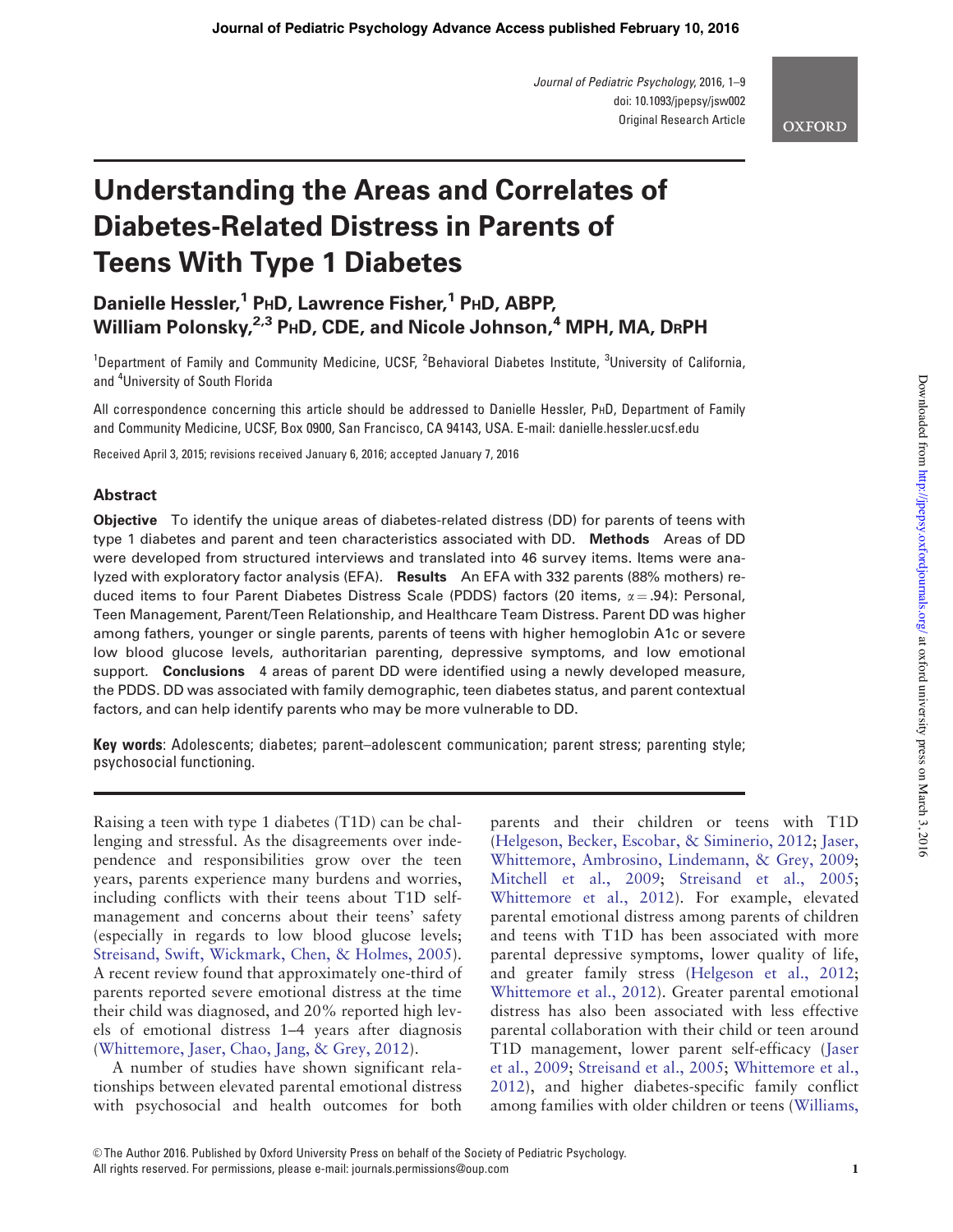Laffel, & Hood, 2009). Furthermore, there are significant linkages between high parental emotional distress and poor glycemic control among older children and teens (age range 8–17 years; Butler et al., 2008; Helgeson et al., 2012; Markowitz et al., 2012; Williams et al., 2009). Thus, elevated levels of distress are common among parents of teens with T1D, with potential negative health consequences for both parents and their teens. Relatively fewer studies have documented associations between parental emotional distress and family demographic factors. Where examined, higher levels of parent emotional distress have been associated with several family demographic factors, including being a parent of a younger child (Streisand et al., 2005; Whittemore et al., 2012), longer diabetes duration (Whittemore et al., 2012), lower family socioeconomic status (Jaser et al., 2009; Streisand et al., 2005), being a single parent (Streisand et al., 2005), and identifying as non-White (Streisand et al., 2005).

The majority of work to date on parent emotional distress encompasses a range of definitions and measures (Whittemore et al., 2012), with relatively little work focused on the stresses and burdens that parents experience specifically related to their child's diabetes, parent diabetes-related distress (DD). Two problems emerge when considering DD for parents of teens with T1D. First, it remains unclear how best to translate the documentation of DD into effective interventions. For example, little is known regarding which parent or teen demographic (e.g., age, education), personal (e.g., stressor, supports), parenting style (e.g., authoritarian), and teen diabetes status factors (e.g., hemoglobin A1c [HbA1c], severe low blood glucose levels requiring assistance) are most critical in their impact on parent DD. To address parent DD in clinical settings, it is necessary to better understand these dynamics and identify the variety of potential areas and correlates of parental DD.

Second, we are limited in our available statistically reliable and valid measure of parent DD for use in research and clinical care. Available measures almost exclusively focus on (1) global assessments of emotional distress (e.g., general life stress, quality of life; Hajos et al., 2013), (2) parenting stress measures that are not diabetes specific (e.g., Pediatric Inventory for Parents; Streisand, Braniecki, Tercyak, & Kazak, 2001), or (3) measures of specific psychological symptoms (e.g., anxiety, depression, posttraumatic stress disorder) that are targeted toward symptoms rather than disease-related distress (Kroenke, Spitzer, & Williams, 2001; Radloff, 1977). While extremely valuable in their own right, none of these measures are diabetes specific, thus limiting their use as a guide to intervention. Previous literature among adults with diabetes has found DD to be conceptually distinct from global and non-diabetes-specific measures, and to often exhibit stronger associations with behavioral outcomes and glycemic control, highlighting the need for a separate measure that is diabetes specific (Fisher, Gonzalez, & Polonsky, 2013; Fisher et al., 2010, 2015). One notable exception is the Problem Areas in Diabetes Survey–Parent Revised version (PAID-PR; Markowitz et al., 2012), a parent self-report measure based on the Problem Areas in Diabetes (PAID; Polonsky et al., 2005), a diabetes-specific scale developed for use with adults with diabetes. Unfortunately, the PAID-PR items were developed by simply rewording the original PAID items to apply to parents without follow-up validation and inclusion of parentspecific item content. Furthermore, none of the existing scales were developed specifically for use with parents of teens (vs. younger children) with T1D. Thus, some potentially critical parent areas of DD may not have been included in available measures (e.g., distress regarding relationship with teen).

The current report addressed these two interrelated problems with the following aims: (1) to develop and validate a measure that assesses DD in parents of teens with T1D, the Parent Diabetes Distress Scale (PDDS), and (2) using this measure to examine variables associated with increased parent DD to identify potential targets for intervention. We hypothesized that the development of a new scale derived directly from parents and pediatric diabetes providers would yield multiple distinct areas of parent DD, and that greater DD would be associated with parent demographics (including younger age and being female), teen diabetes status (poorer glycemic control and more severe low blood glucose levels requiring assistance), and parent contextual variables (greater general stress, fewer supports, and a parenting style characterized by more controlling and less autonomy).

#### Methods

Structured interviews were conducted with 20 parents of T1D teens and 7 pediatric diabetes health care providers. Recruitment for structured interviews came from referrals from health care providers at four diabetes clinics serving diverse patient samples. The sample was selected to ensure a mixed gender and age. Interviews were conducted individually. Interview questions were based on related work with adults with T1D and were reviewed by a panel of health providers and researchers before use. An example question included, "What do you find tough about raising a teen with diabetes?" Respondent descriptions of the emotional aspects of diabetes were recorded verbatim, reviewed by the authors for duplicates, and condensed into 46 specific survey items, all assessing parent DD. Parents and providers then reviewed the items for clarity and thoroughness. Response options for each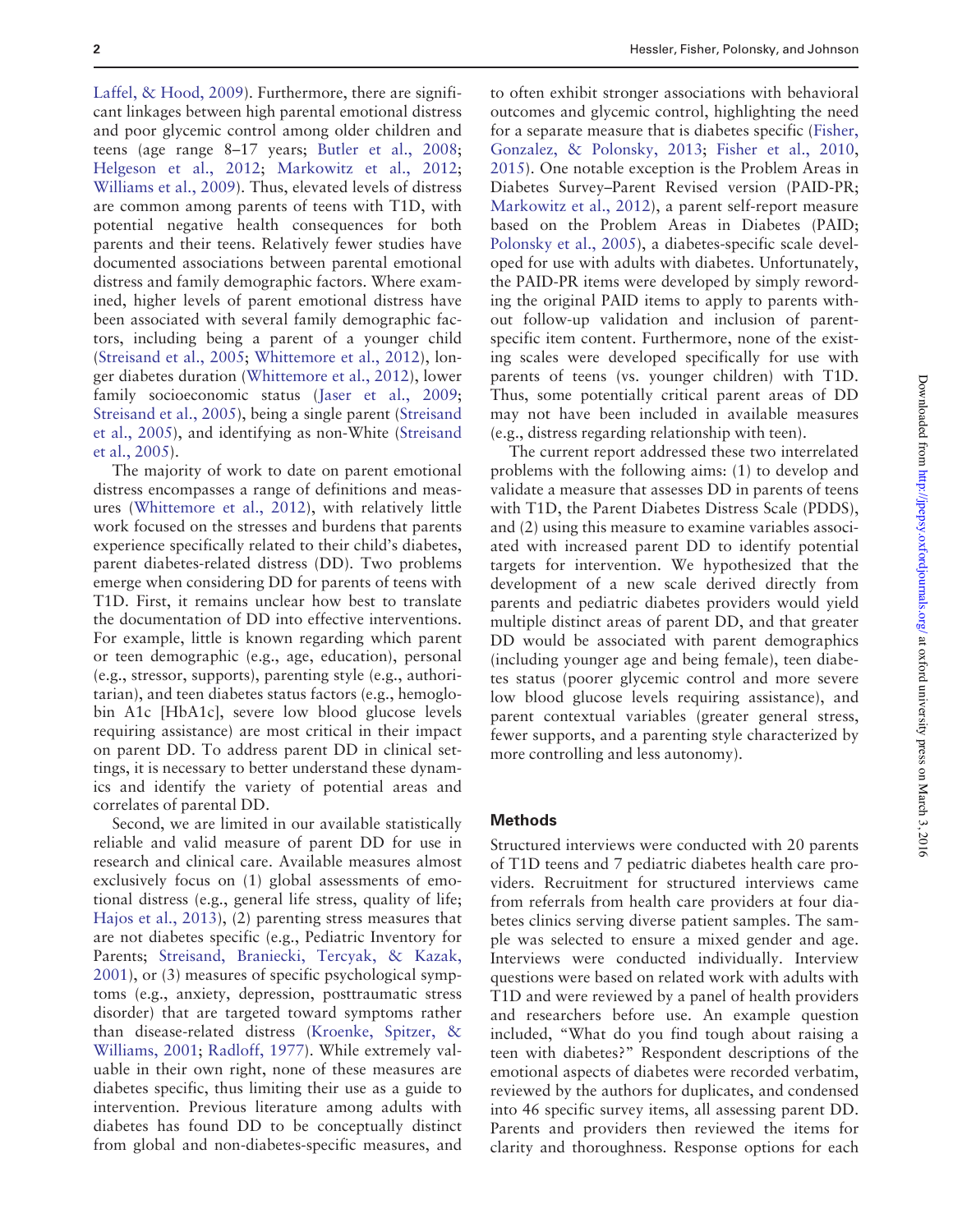item were provided on a 5-point scale  $(0 = not at all,$  $1 = a$  little,  $2 =$ somewhat,  $3 = a$  lot,  $4 = a$  great deal).

Parents of teens with T1D between the ages of 11 and 21 years, and who had been diagnosed with T1D for at least 1 year, were then invited to complete an online survey that included the 46 distress items as well as four groups of measures to assess parent and teen demographics, diabetes status, parenting style, and parent contextual variables. To recruit parents, project announcements were sent to all families with a teen diagnosed with T1D via email on the e-mailing lists of six major academic diabetes centers and diabetes Web sites known to be popular among parents. The announcement described the project and included a link to a Web site with further study information, an electronic informed consent, and the online survey. The online survey was anonymous and participation was completely voluntary. Questionnaire data were entered into a central database using a HIPAA-protected server. The research protocol was approved by ethical and independent review services, a communitybased institutional review board.

#### **Measures**

Family demographic measures included parent and teen age and gender, parent education, and parent partner status (0 = not living with a partner, 1 = living with a partner). Teen diabetes status was assessed by number of years since diagnosis, insulin status  $(1 = \text{multiple daily injections}, 2 = \text{insulin pump}),$ parents' report of their teen's most recent HbA1c, and the number of severe low blood glucose levels in the past 6 months in which the teen required the assistance of another.

Parent stress was measured with the previously developed and tested five-item General Life Stress Scale (GLSS; Cronbach's  $\alpha$  = .68; Pearlin, Lieberman, Menaghan, & Mullan, 1981). The GLSS assesses the degree of stress an individual is currently experiencing in five general areas of life (finance, work, their romantic relationship, family, and health problems modified to inquire about health problems other than diabetes), with response options ranging from 0 (*none*) to 4 (*a great deal*). The mean of the total score is calculated, with higher scores reflecting greater overall parent life stress.

Parent depression symptoms were assessed by the Patient Health Questionnaire-8 (PHQ-8; Cronbach's  $\alpha = .89$ ; Kroenke et al., 2001), a validated and highly used eight-item scale that assesses symptoms linked to DSM-V criteria for Major Depressive Disorder. The suicide item from the PHQ-9 was omitted, which does not affect the validity of scoring thresholds or score distributions (Kroenke et al., 2001). The PHQ-8 asks how many days during the past 2 weeks the respondent experienced each of eight symptoms of depression, with a severity score from 0 to 3 for each item (range: 0–24). The total summed score was calculated. Higher scores are indicative of greater symptoms of depression.

Parent emotional support was assessed by a fiveitem scale that assessed the degree of emotional support the parent received from family and friends, health care professionals, other parents of teens diagnosed with T1D, support groups, and professional organizations. Response options ranged from 0 (none) to 4 (a great deal). Although we considered the use of several previously validated social support scales, to best address the current research question we required an emotional support measure specific to the forms of support parents of teens diagnosed with T1D may benefit from. To this end we developed an emotional support measure that addresses diabetes-specific resources and supports appropriate for parents. The scale showed good internal consistency (Cronbach's  $\alpha = .72$ ), and an exploratory factor analysis (EFA) suggested the presence of a single factor with factor loading  $> 0.60$  for each item (range  $.62-0.81$ ). As expected, emotional support was significantly and negatively associated with related constructs, including GLSS  $(r = -.15, p < .01)$  and PHQ-8  $(r = -.29, p < .001)$ .

Finally, parenting style was assessed with the Parental Authority Questionnaire–Revised (PAQ-R; Reitman, Rhode, Hupp, & Altobello, 2002). The PAQ-R is a 30-item self-report instrument that assesses parent endorsement of various beliefs about parenting their child or teen. The current study included the Authoritarian (10 items, Cronbach's  $\alpha = .69$ ) and *Authoritative* (10 items, Cronbach's  $\alpha = .65$ ) subscales, which are scored independent of one another allowing parents to receive a score on each scale. Authoritarian parenting is described as a style that values unquestioning obedience and an attempt to control the behavior of the child, often through punitive disciplinary practices. Authoritative parenting is described as a style that is firm and clear in expectations, but flexible and rational in setting limits or making exceptions. Items were scored on a 5-point scale ranging from 1 (strongly disagree) to 5 (strongly agree). The mean score across items within each subscale were calculated, with higher scores reflecting a more authoritarian or authoritative style, and lower scores not reflecting this style (Reitman, Rhode, Hupp, & Altobello, 2002).

# Data Analysis

To adequately describe parent experience of DD, we first conducted an EFA with Promax rotation to determine whether the 46 parent DD items could be reduced and grouped into meaningful subscales. Based on the factor analytic results, subscales were created by averaging item responses within each subscale and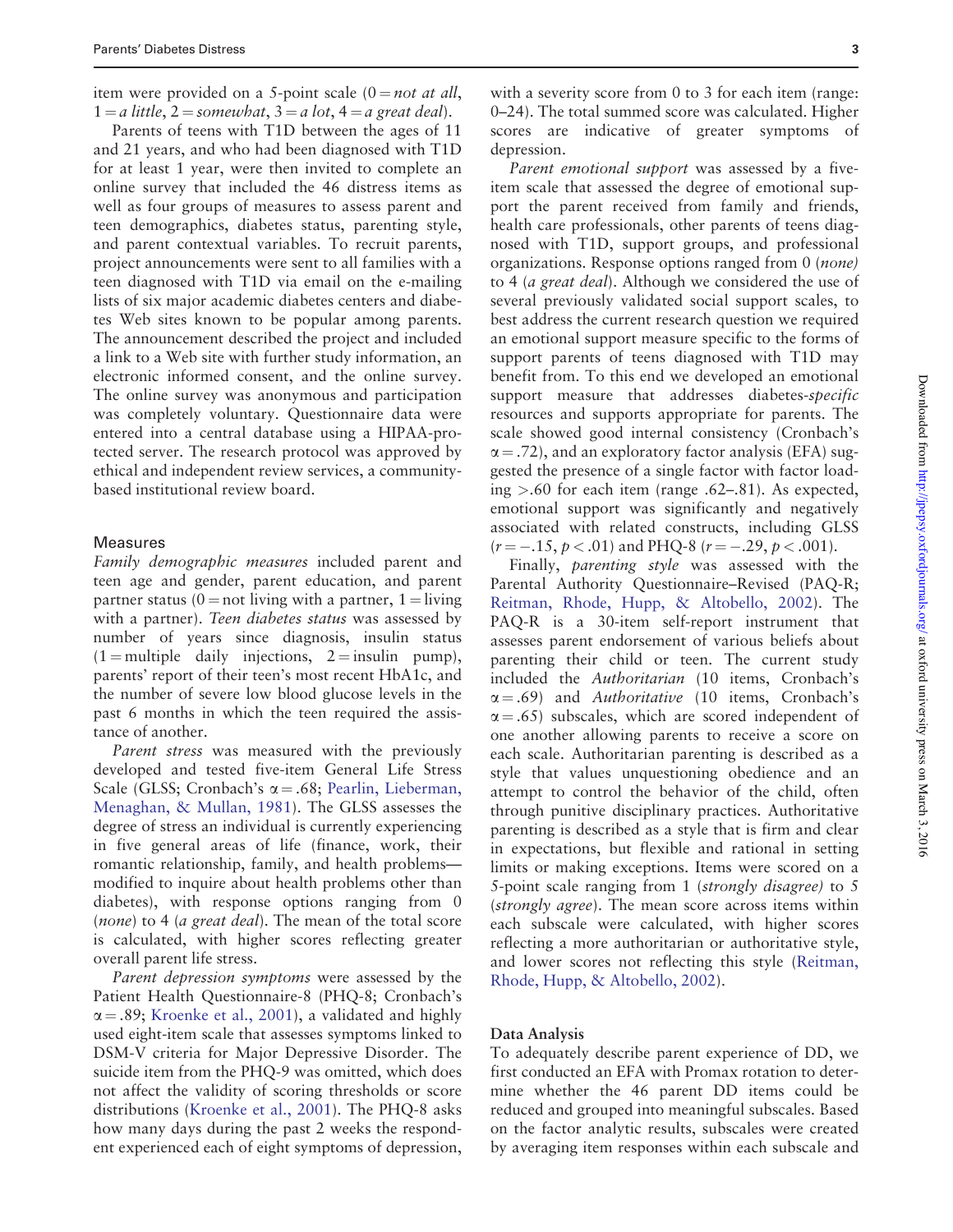the scale total. Internal consistency of the subscales and the total scale was determined by Cronbach's  $\alpha$ statistic. Correlations between each item and the total score were calculated with corrected item-total correlations.

To determine construct validity, Pearson correlation coefficients were generated between the PDDS scales and parent GLSS, emotional support, parentreported teen HbA1c, and parent depression symptoms. The selection of instruments to examine construct validity was based on previous literature. Parent GLSS and depression symptoms were selected given the established moderate to high positive correlations between DD with stress and depression symptoms among adults with T1D and T2D (Fisher et al., 2015; Polonsky et al., 2005). HbA1c was included, given previous literature demonstrating a positive association between DD and glycemic control in samples of adults with T1D and T2D (Fisher, Hessler, Polonsky, & Mullan, 2012; Fisher et al., 2015), as well as its use for construct validity in the PAID-PR (Markowitz et al., 2012). Based on related support literature (La Greca et al., 1995), parent emotional support was also selected, as we hypothesized parents who received more emotional support related to their teen's diabetes, would experience lower levels of DD.

Next, to examine characteristics of parents and their teens associated with high parent DD, multiple regression analyses examined associations of the PDDS with three groups of variables: parent and teen demographics, teen diabetes status (HbA1c, insulin pump, years since diagnosis, and number of low blood glucose levels), and parent contextual variables (including emotional support, GLSS, and parenting style). A separate regression analysis was conducted for each of the three groups of variables. Parent and teen ethnicity were not included in regression models owing to the limited variability of ethnicity in the sample. Missing data were minimal  $\left( \langle 3\% \rangle \right)$  and assumed to be missing at random; missing data were not imputed.

### **Results**

The study announcement was sent via email to approximately 540 parents on clinic registries and through select Web sites. Three hundred thirty-nine parents with a teen diagnosed with T1D started the online survey  $(62\%)$ , with 332 of these parents  $(97\%)$ completing the survey. Parents were primarily mothers  $(88\%)$ , were on average 47.2 ( $\pm$ 5.86) years of age, and half of the sample had an education level equivalent to an undergraduate degree (average education of 16.24 years). Ninety percent were living with a partner, and 91.3% were living with their teen full-time, while the remaining parents lived with their teen parttime (see Table I). Almost all parents identified themselves (94.9%) and their teens (92.7) as non-Hispanic White. Half of the teens with diabetes were female (50.3%). Parents reported their teens to be on average 15.3 years old  $(\pm 2.27)$  with T1D duration of 6.8 years ( $\pm$ 4.29), and 67.5% were using an insulin pump. The average, parent-reported HbA1c was  $8.2\% \pm 1.5\%$  (66 mmol/mol  $\pm 16.4$  mmol/mol). Parents reported levels of general life stress and depression symptoms (6.2% reaching criterion of PHQ-8 score  $\geq$ 15 associated with moderately severe or severe symptoms of depression) that fell within expected normal ranges (Table I). On average parents reported receiving moderate emotional support  $(1.78 \pm 0.82)$ . Parents reported relatively low endorsement of authoritarian parenting style and on average moderate endorsement of authoritative parenting styles within expected normal ranges (Table I).

## Factor Analysis and Construct Validity of PDDS

An EFA of the 46 DD items yielded a seven-factor solution (eigenvalues  $\geq 1.00$ ) that accounted for 71.3% of the common item variance. Inspection of the scree plot of successive eigenvalues indicated that four factors might provide a good description of the data. Items that loaded <.50 on all factors or were crossloaded on multiple factors (i.e.,  $\geq$ .30) were dropped, and the remaining items were submitted to a second EFA. This analysis, with 20 items, also yielded four coherent and meaningful factors that accounted for 68.2% of the score variance. Factor loadings ranged

| <b>Table I.</b> Parent and Teen Characteristics |
|-------------------------------------------------|
|                                                 |

| Demographic characteristics            | $N = 332$     |
|----------------------------------------|---------------|
| Teen                                   |               |
| Age (years)                            | 15.33(2.27)   |
| Gender (% female)                      | $168(50.3\%)$ |
| Ethnicity (% non-Hispanic White)       | 308 (92.7%)   |
| Years since diagnosis                  | 6.81(4.29)    |
| HbA1c                                  |               |
| Percent                                | 8.15 (1.50)   |
| mmol/mol                               | 66 (16.4)     |
| Insulin delivery method                |               |
| Vial and syringe                       | 44 $(13.3\%)$ |
| Pen                                    | 64 (19.3%)    |
| Pump                                   | $224(67.5\%)$ |
| Number of low blood glucose levels     | 1.48(2.64)    |
| Parent                                 |               |
| Age                                    | 47.18 (5.86)  |
| Gender (% female)                      | 294 (88.6%)   |
| Ethnicity (% non-Hispanic White)       | 315 (94.9%)   |
| Education level (years)                | 16.24(2.13)   |
| Living with child full-time            | 303 (91.3%)   |
| Percent married or living with partner | $300(90.4\%)$ |
| Depression symptoms                    | 5.01(4.92)    |
| General life stress                    | 1.25(0.80)    |
| Emotional support                      | 1.78(0.82)    |
| Authoritarian parenting                | 1.54(1.33)    |
| Authoritative parenting                | 3.08(0.52)    |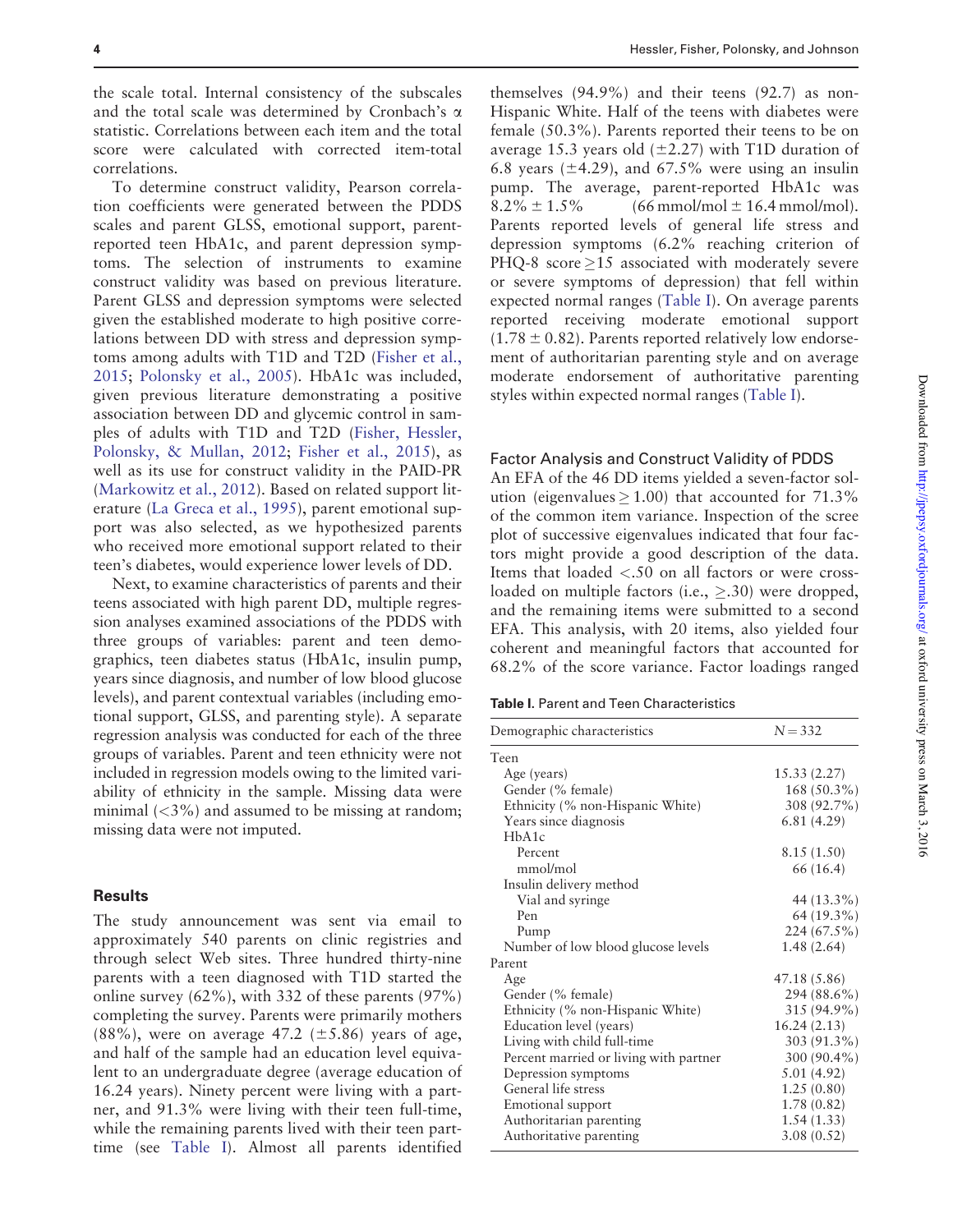from .51 to .98, and item-total correlations ranged from .51 to .82 (Table II).

Based on the item content, the four PDDS subscales were labeled as follows: Personal Distress centered on parents' worries about their personal quality of life, for example, "Feeling that diabetes is taking up too much of my mental and physical energy every day" (six items, Cronbach's  $\alpha = .88$ ); Teen Management Distress focused on parents' concerns about their teen's diabetes management, for example, "Worrying about my teen's low blood sugars when he/she is away from home"  $(four$  items, Cronbach's  $\alpha = .75$ ; Parent/Teen Relationship Distress related to parent concerns regarding conflicts and disagreements with their teen, for example, "Feeling that my teen and I just don't work well together when it comes to diabetes" (eight items, Cronbach's  $\alpha = .96$ ; and Healthcare Team Distress centered on distress about the adequacy of their teen's health care, for example, "Worrying that my teen doesn't get all of the expert medical help he/ she needs" (two items,  $r = .75$ ). The total Parent Distress score, including all 20 items, also demonstrated good internal consistency (Cronbach's  $\alpha = \frac{1}{2}$   $\frac{1}{2}$  and  $\frac{1}{2}$  among subscales ranged from  $r = .26$  to  $r = .50$ , suggesting related, but distinct, areas of distress. Each PDDS score was calculated as the mean of the contributing items (with scores ranging from 0 to 4.00), and the mean score per subscale for the entire sample was as follows: Personal, 1.17  $(\pm 1.00)$ ; Teen Management, 2.12 ( $\pm 0.99$ ); Parent/ Teen Relationship, 1.49 ( $\pm$ 1.16); and Healthcare Team, 0.49 ( $\pm$ 0.89). Thus, parents reported the highest DD concerning their teen's diabetes management and the lowest DD about current health care services. The average total scale score was 1.41  $(\pm 0.87)$ .

The PDDS total scale and all four subscales were significantly related to the variables selected for convergent validity to suggest satisfactory validity. Greater total and subscale PDDS scores were associated with higher levels of parent depressive symptoms  $(r = .22$  to  $r = .55$ , all  $p < .001$ ), greater parent life stress ( $r = .16$  to  $r = .32$ , all  $p < .005$ ), and lower emotional support  $(r=.22)$  to  $r=.75$ , all  $p < .001$ ). Additionally, teen HbA1c was associated with higher level of total PDDS scores ( $r = .42, p < .001$ ).

# The Context of Parent Distress Family Demographics

Younger parents  $(\beta = -.12, p < .05; \beta = -.14, p = .01)$ , fathers ( $\beta = .13$ ,  $p < .05$ ;  $\beta = .15$ ,  $p = .01$ ), and parents without a partner ( $\beta = -.11, p < .05$ ;  $\beta = -.11, p < .05$ ) were all independent predictors of higher total PDDS, and more specifically higher levels of personal distress, than older parents, mothers and partnered parents (p values displayed for total PDDS and the Personal Distress scale respectively, also see Table III). Younger parents  $(\beta = -.14, p < .05)$  and parents of boys  $(\beta = -.11, p = .05)$  also reported experiencing significantly greater distress about their teens' management than older parents and parents of girls. Interestingly, teen age and years since diagnosis were not associated with total PDDS or any PDDS subscale score.

## Teen Diabetes Status

Higher teen HbA1c ( $\beta$  = .41,  $p$  < .001) and a greater number of low blood glucose levels requiring the assistance of another ( $\beta = .13$ ,  $p < .01$ ) were independently associated with total PDDS. HbA1c was significantly and positively linked with parent personal distress  $(\beta = .31, p < .001)$ , distress about their relationship with their teen ( $\beta = .49$ ,  $p < .001$ ), and distress about their teen's health care team  $(\beta = .19, p < .001)$ . Number of low blood glucose levels requiring the assistance of another was positively associated with parent-reported personal distress  $(\beta = .18, p = .001)$ and distress regarding their teen's diabetes management ( $\beta = .22$ ,  $p < .001$ ), and parents with teens using an insulin pump reported lower distress regarding their teen's health care team ( $\beta = -.15$ ,  $p < .01$ ) than those using a pen or vial and syringe.

## Parent Context

High authoritarian, but not authoritative, parenting strategies were significantly associated with greater total PDDS ( $\beta = .22$ ,  $p < .001$ ), as well as higher DD in each area with the exception of health care team distress  $(\beta = .20, p < .001$  for Personal Distress;  $\beta = .14$ ,  $p < .01$  for Teen Management Distress;  $\beta = .21$ ,  $p < .001$  for Parent/Teen Relationship Distress). Furthermore, parents who reported less emotional support ( $\beta = -.62$ ,  $p < .001$ ) or greater GLSS ( $\beta = .18$ ,  $p < .001$ ) were both additional independent predictors of higher levels of total PDDS, as well as greater DD on each of the four specific subscales (see Table III).

#### **Discussion**

Findings from the current report identified four areas of DD for parents raising a teen living with T1D: (1) parents' own personal distress, (2) parents' distress about their teen's T1D management, (3) parents' distress about their relationship with their teen (e.g., diabetes-related disagreements), and (4) parents' distress about their teen's health care team. In contrast to previous measures, the development of the PDDS items was based on specific parent reports of their experiences parenting a teen diagnosed with T1D, leading to a fuller and more complete representation of their experienced DD. The PDDS is an internally consistent and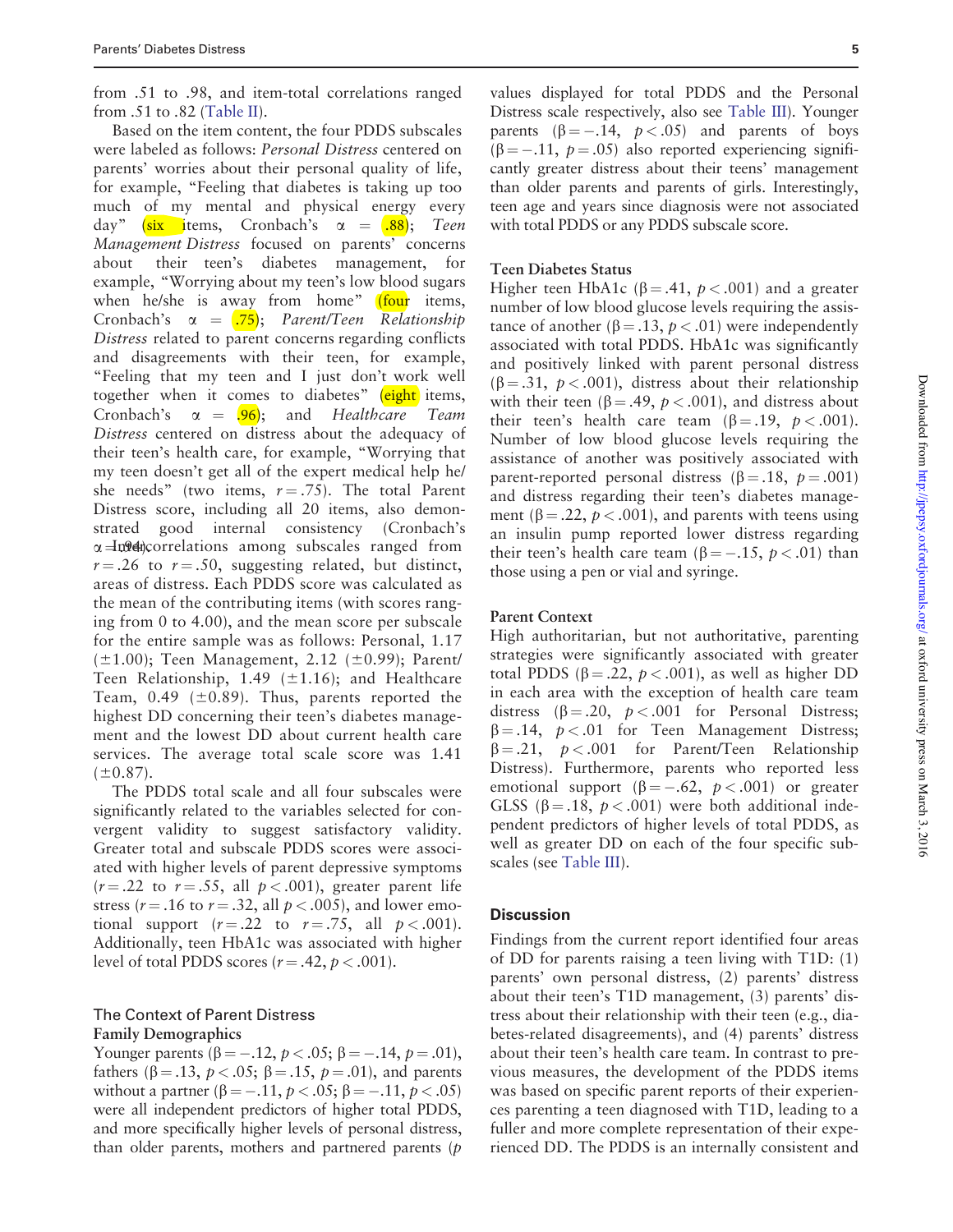|                                                                                                                      |                           | Parent/teen<br>relationship | Personal                | Teen<br>diabetes<br>management | Health<br>care<br>team |
|----------------------------------------------------------------------------------------------------------------------|---------------------------|-----------------------------|-------------------------|--------------------------------|------------------------|
| Eigenvalue<br>Variance accounted for by factor (%)                                                                   |                           | 9.47<br>47.32               | 2.14<br>10.70           | 1.40<br>7.00                   | 1.27<br>6.31           |
| PDDS items                                                                                                           | Item-total<br>correlation |                             | Rotated factor loadings |                                |                        |
| Feeling that my teen and I just don't work<br>well together when it comes to diabetes                                | .715                      | .733                        | .094                    | $-.034$                        | .091                   |
| Feeling that I can't trust my teen to take<br>good care of his/her diabetes                                          | .735                      | .935                        | $-.070$                 | .014                           | $-.035$                |
| Worrying that my teen will ignore or for-<br>get diabetes if I don't keep reminding<br>him/her                       | .781                      | .761                        | .089                    | .136                           | $-.036$                |
| Feeling that trying to help my teen with<br>his/her diabetes is always a battle                                      | .820                      | .870                        | .084                    | .021                           | $-.013$                |
| Feeling that my teen doesn't do enough to<br>manage his/her diabetes                                                 | .734                      | .981                        | $-.088$                 | $-.047$                        | $-.020$                |
| Frustrated because my teen ignores my<br>suggestions about diabetes                                                  | .781                      | .851                        | .071                    | $-.032$                        | .032                   |
| Feeling uncertain about how to motivate<br>my teen to take better care of his/her<br>diabetes                        | .785                      | .878                        | .053                    | $-.007$                        | $-.011$                |
| Worrying that my nagging about diabetes<br>is hurting my relationship with my teen                                   | .791                      | .658                        | .224                    | .101                           | .005                   |
| Feeling unappreciated for all the ways I try<br>to help my teen manage diabetes                                      | .695                      | .344                        | .601                    | $-.037$                        | $-.041$                |
| Feeling that diabetes is taking up too much<br>of my mental and physical energy every<br>day                         | .662                      | .059                        | .657                    | .177                           | .064                   |
| Feeling that no one notices that diabetes is<br>hard on me, not just on my teen                                      | .565                      | $-.095$                     | .931                    | .017                           | $-.085$                |
| Worrying that others will blame me if my<br>teen's diabetes is not well-controlled                                   | .621                      | .317                        | .568                    | $-.108$                        | $-.006$                |
| Frustrated by the lack of understanding<br>and support for diabetes I get from<br>friends and family members         | .622                      | $-.033$                     | .774                    | .070                           | .095                   |
| Frustrated that I am the only one who<br>takes responsibility for helping my teen<br>manage diabetes                 | .667                      | .288                        | .605                    | $-.066$                        | .028                   |
| Worrying about my teen's low blood sug-<br>ars when he/she is away from home                                         | .562                      | $-.031$                     | .061                    | .839                           | $-.005$                |
| Worrying that my teen will soon leave<br>home and I cannot protect him                                               | .545                      | .321                        | $-.101$                 | .660                           | $-.008$                |
| Worrying about my teen's low blood sug-<br>ars when he/she is sleeping                                               | .560                      | $-.206$                     | .172                    | .817                           | $-.029$                |
| Concerned that my teen is not prepared to<br>deal with the world of insurance and<br>doctors once he/she is an adult | .585                      | .360                        | $-.157$                 | .512                           | .063                   |
| Worrying that my teen doesn't have the<br>right doctors for him/her                                                  | .601                      | .008                        | $-.022$                 | $-.007$                        | .942                   |
| Worrying that my teen doesn't get all of<br>the expert medical help he/she needs                                     | .505                      | $-.011$                     | .041                    | .004                           | .919                   |

#### Table II. Exploratory Factor Analysis and Item-Total Correlations of PDDS Items

Note. Bold figures indicate factor loadings  $\geq$  .50 on a single factor.

valid 20-item scale that can be used in clinical and research settings as a measure of parent DD.

In line with previous reports (Markowitz et al., 2012; Whittemore et al., 2012), we find that parent DD is relatively common, with the majority of parents endorsing the presence of some DD. For example, 61.4% had a total PDDS score equivalent to at least "a little" DD, and 25.6% had a total PDDS score equivalent to "moderate" or greater DD. Levels of parent DD were highest in regards to concerns about teen self-management, where 88.9% reported a subscale score equivalent to "a little" DD or more, and 56.9% had a total PDDS score equivalent to "moderate" or higher DD. The low to moderate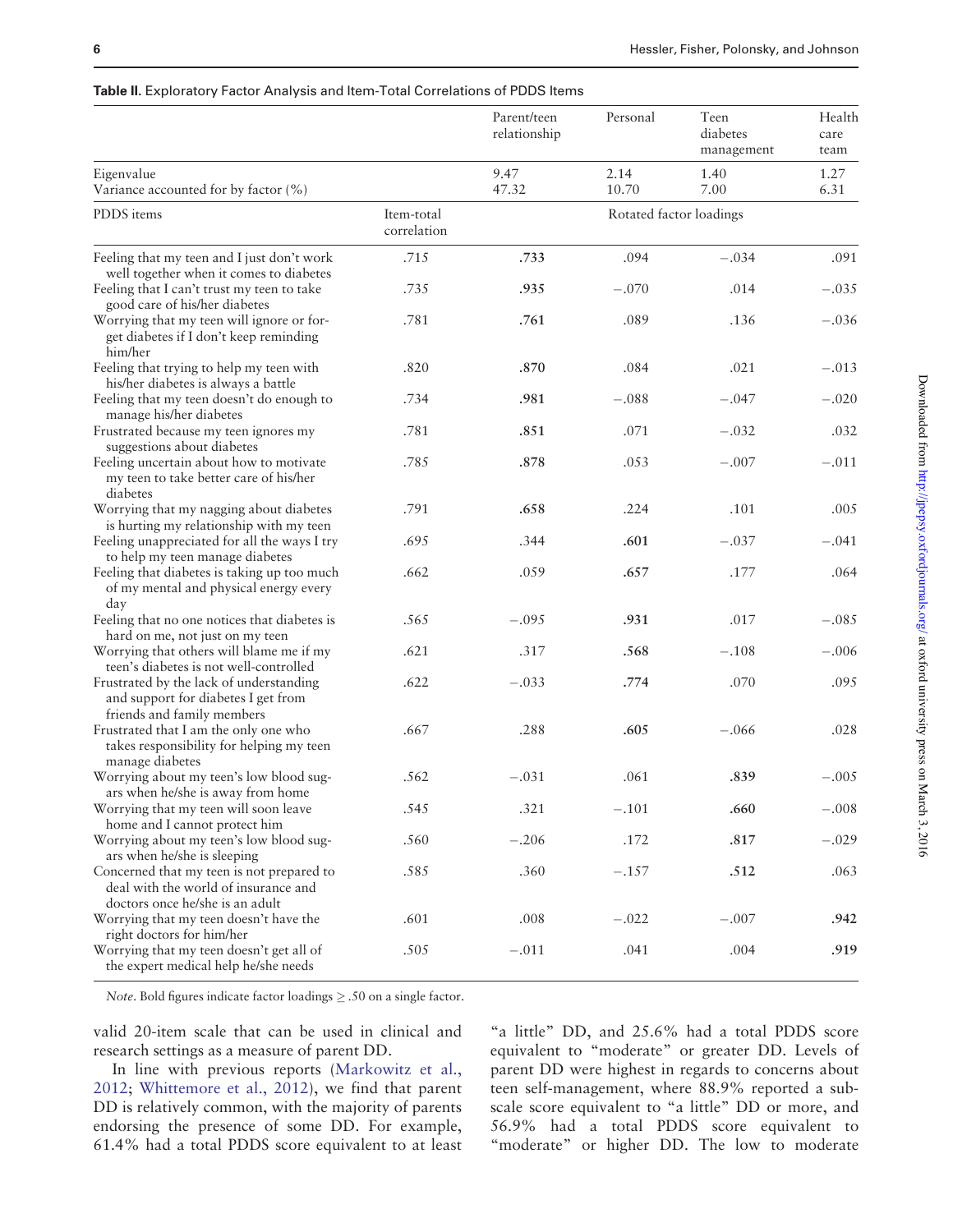| Family contextual variables        | Total parent<br>distress |                  | Teen<br>management<br>distress |               | Personal<br>distress |               | Parent/teen<br>relationship<br>distress |               | Health care<br>team distress |        |
|------------------------------------|--------------------------|------------------|--------------------------------|---------------|----------------------|---------------|-----------------------------------------|---------------|------------------------------|--------|
|                                    | $\beta$                  | $\boldsymbol{p}$ | $\beta$                        | $\mathcal{P}$ | $\beta$              | $\mathcal{P}$ | $\beta$                                 | $\mathcal{P}$ | $\beta$                      | p      |
| Parent and teen demographics       |                          |                  |                                |               |                      |               |                                         |               |                              |        |
| Teen age                           | .05                      | .43              | .07                            | .26           | $-.01$               | .80           | .05                                     | .42           | .08                          | .21    |
| Teen gender (female)               | $-.07$                   | .19              | $-.11$                         | .05           | $-.05$               | .34           | $-.05$                                  | .38           | $-.02$                       | .64    |
| Parent age                         | $-.12$                   | .04              | $-.14$                         | .02           | $-.14$               | .01           | $-.05$                                  | .39           | $-.09$                       | .13    |
| Parent gender (female)             | .13                      | .02              | .08                            | .16           | .15                  | .01           | .08                                     | .14           | .05                          | .41    |
| Parent partnered                   | $-.11$                   | .05              | $-.06$                         | .24           | $-.11$               | .04           | $-.09$                                  | .09           | $-.03$                       | .64    |
| Parent education                   | $-.08$                   | .21              | $-.05$                         | .32           | $-.08$               | .15           | $-.03$                                  | .64           | $-.06$                       | .32    |
| Teen diabetes status               |                          |                  |                                |               |                      |               |                                         |               |                              |        |
| Years since diagnosis              | .02                      | .74              | .04                            | .49           | $-.08$               | .18           | .06                                     | .23           | .01                          | .83    |
| HbA1c                              | .41                      | < .001           | .07                            | .23           | .31                  | < .001        | .49                                     | < .001        | .19                          | < .001 |
| Insulin pump                       | $-.01$                   | .93              | $-.03$                         | .56           | $-.01$               | .81           | .05                                     | .36           | $-.15$                       | .009   |
| Number of low blood glucose levels | .13                      | .009             | .22                            | < .001        | .18                  | .001          | .04                                     | .43           | .03                          | .61    |
| Parent contextual variables        |                          |                  |                                |               |                      |               |                                         |               |                              |        |
| Parent life stress                 | .18                      | < .001           | .21                            | < .001        | .24                  | < .001        | .10                                     | .05           | .12                          | .05    |
| Parent emotional support           | $-.62$                   | < .001           | $-.21$                         | < .001        | $-.41$               | < .001        | $-.67$                                  | < .001        | $-.20$                       | < .001 |
| Authoritarian parenting            | .22                      | < .001           | .14                            | .007          | .20                  | < .001        | .21                                     | < .001        | .04                          | .49    |
| Authoritative parenting            | .04                      | .31              | .08                            | .15           | .05                  | .34           | .01                                     | .72           | $-.05$                       | .32    |

intercorrelations among the subscales suggest that the subscales represent related but distinct areas of parent DD worthy of consideration clinically. Similar to measures of DD among adults with diabetes (Fisher et al., 2012, 2015; Polonsky et al., 2005), the PDDS was moderately associated with other life stress and negative affect constructs, including depression symptoms, emotional support, and general life stress, as well as teen HbA1c. These associations add support to the construct validity of the measure and suggest that while DD, stress, and depression symptoms are associated, they should be considered conceptually distinct.

Our findings suggest that many family demographic, parent context, and teen diabetes status characteristics are significantly associated with parent DD. Overall, the following five areas appear to be most critically related to parent DD: (1) specific parent demographics, including being a younger parent, a father, or a single parent without a partner, (2) teen diabetes management, including high HbA1c and high frequency of severe low blood glucose levels, (3) other life stressors (e.g., financial, work related), (4) authoritarian parenting style, and (5) low levels of emotional support received from friends, community, and health professionals. These findings take a needed step in identifying specific groups of parents who may be more vulnerable to experiencing high DD.

Being the caregiver of a child with a chronic illness can be challenging. Parents who experience a lack of support or stress in other areas of their lives, such as work or financial stress, may not have the emotional reserves or the time and resources to handle some of the inevitable stresses and strains that occur parenting a teen with T1D (Helgeson et al., 2012). Importantly, this can have an interactive effect with their diabetes-specific worries, and lead to even greater stress in their personal lives and their relationship with their teen. Likewise, parents who engage in an authoritarian parenting style, characterized by a controlling and autocratic interaction style, are likely to yield few positive teen reactions, both in general and in relation to diabetes management (Anderson, 2011; Davis et al., 2001), thus leading to an increased spiral of family conflict and greater parental distress.

Additionally, aspects of teen diabetes status, such as glycemic control and frequent low blood glucose values, may also exacerbate or interact with parent and family context variables leading to high parent DD (Williams et al., 2009). Diabetes management during the teen years begins to increasingly exist outside of parents' direct control, placing parents in an especially difficult situation whereby they can feel helpless or frustrated by not being able to take more effective action when teens experience difficulties with diabetes management (Schreiner, Brow, & Philips, 2000). On the other hand, high levels of parent DD can contribute to greater stress in teens and less positive parent/teen interactions (Jaser & Grey, 2010), either of which can in turn impact teen diabetes management (Helgeson et al., 2012). While previous findings for the association between parent emotional distress and teen glycemic control have been mixed (Mitchell et al., 2009; Stallwood, 2005; Streisand et al., 2005), a more significant association occurs when the distress measure is specifically diabetes related (Markowitz et al., 2012; Polonsky et al., 2005) in contrast to the frequently used global, non-diabetes-specific measures of life stress or mental health. For example, in the current study, we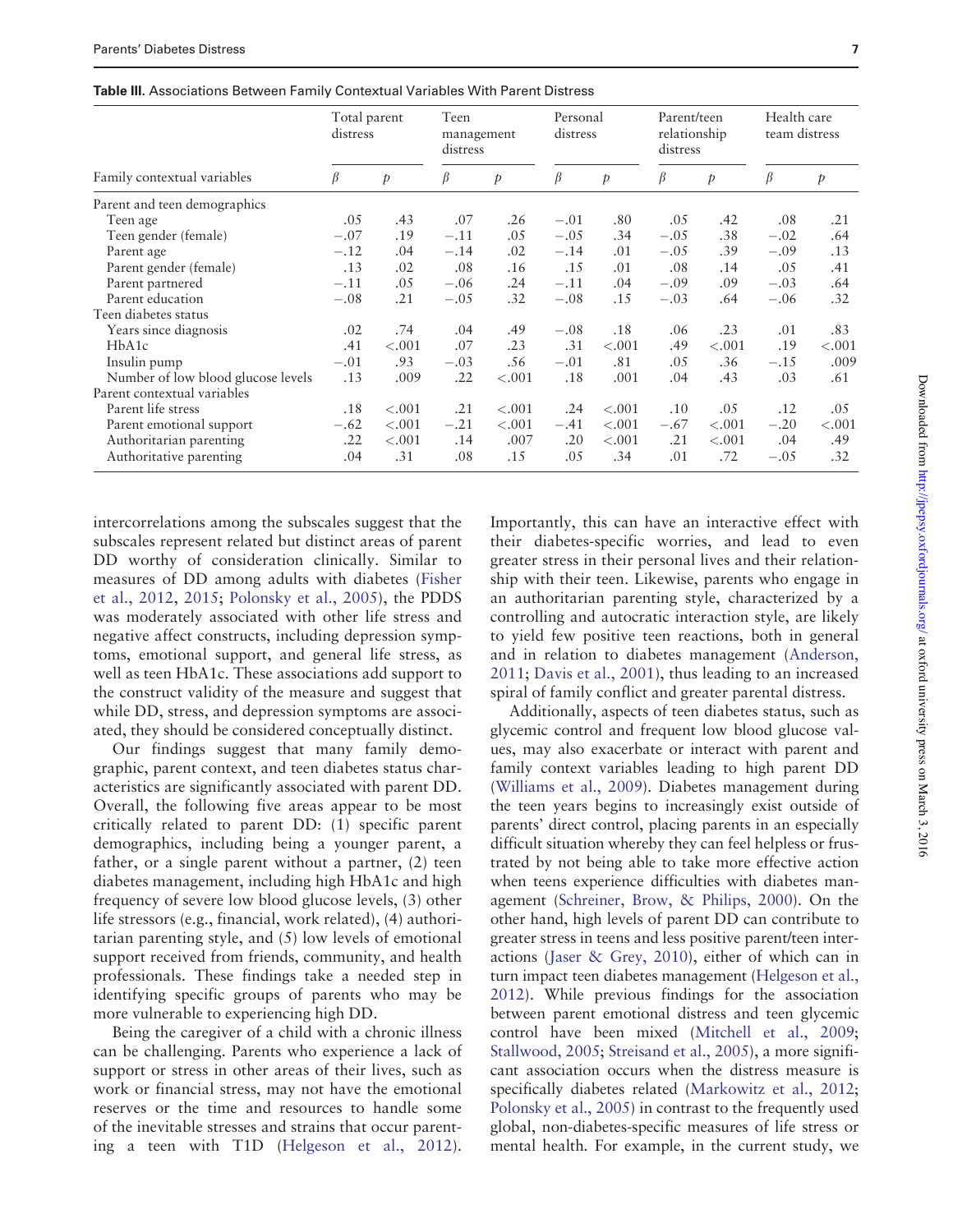find that the level of association between non-diabetesspecific measures of general life stress ( $r = .17$ ,  $p < .05$ ) and depression symptoms  $(r = .13, p < .05)$  with teen HbA1c are considerably lower than the association between the DD-specific PDDS measure and HbA1c  $(r = .42, p < .001)$ . This pattern of findings is in line with previous work with adults living with T1D and T2D in which the relationship between DD and HbA1c has been proposed to be linked in a bi-directional relationship over time (Fisher et al., 2016, 2010) and emphasizes the importance of considering DD in clinical encounters.

While causation cannot be determined, and some relationships among the variables may be reciprocal in nature, our results provide insight into some of the broad contextual characteristics that can contribute to parents feeling overwhelmed or burdened by their teens' chronic illness and, by doing so point to potential directions for intervention. Enhancing family and community emotional and instrumental support, addressing other contributing life stresses, and addressing authoritarian parenting practices may reduce parent DD and provide for more effective parenting. Acknowledging and understanding how other personal and family characteristics, as well as teen diabetes management issues, may contribute to or interact with parent DD may assist in targeting specific interventions that address specific needs—thus, creating a patient-centered approach.

The PDDS assesses parent DD across four areas that can be used clinically to identify and target specific areas for intervention. Elevated subscale scores, and in some instances elevated item scores, can provide a helpful opening to a conversation with parents about specific areas of DD and potential areas of problem solving. For example, the PDDS currently serves as an online assessment tool as part of the "Just for Parents" program (http://justforparents.behavioral diabetes.org), which allows parents to receive automated feedback on the areas of DD they are experiencing, view how their levels of DD compare with those of other parents of teens with T1D, and offer recommendations for how they can address or reduce their DD. Direct and informed discussions about parental emotional status are often left unaddressed in clinical settings (Fisher et al., 2013). Additionally, results point to several contextual correlates of parent DD that can be used to help identify parents who may be experiencing elevated DD, as well as consider the possible iterative role that these contextual characteristics play in their experience of DD. Our findings suggest that the unique content, prevalence and severity of DD experienced by parents, and the linkages between DD and other aspects of family context and teen status, warrant a closer examination in the ongoing care of families with a teen with T1D.

The current study has several strengths: the PDDS content is comprehensive and was derived directly from parents and pediatric diabetes providers; they were not adapted or modified from other scales. Also, the sample was community based, and a relatively comprehensive set of family, personal, and teenrelated variables was included. Several limitations are noteworthy. First, given the nature of the anonymous online survey, teen HbA1c values were obtained by parent report rather than by a laboratory analysis, which could have introduced important bias. However, <3% of parents were not able to report a value or reported an improbable value, and in our related work with adults with T1D there was a high level of agreement between self-reported HbA1c and a laboratory result  $(r=.84)$  (Fisher et al., 2015). Second, although efforts were made to recruit a diverse group of parents, recruitment and parent report occurred online only. The number of fathers in the sample was far smaller than the number of mothers. Furthermore, the sample was primarily non-Hispanic White, college educated, from two-parent households, and more teens were reported to use pumps than the national average, thus limiting the generalizability of the findings. Third, the study was specifically designed to examine parents of teens (aged 11–21 years). Thus, the PDDS has not been validated for use with younger children. Furthermore, as data collection for the current study occurred before validation of the PAID-PR, it will be helpful for future studies to directly compare these measures to determine the degree of overlap and unique areas of application for each measure. Last, as the data are cross-sectional, the direction of associations cannot be determined, nor can we present test–retest data or the degree of sensitivity to change for the PDDS in this initial report. Future work should be conducted to replicate the PDDS factor structure and collect test–retest data with another sample of parents that is designed to allow for linkages with electronic medical records for further validation.

DD is common among parents of teens diagnosed with T1D and is linked with parent psychosocial variables (depressive symptoms, emotional support), parenting style, and teen glycemic control and number of low blood sugar episodes. Results of the current study suggest promising psychometric properties for the PDDS, including good internal consistency and construct validity. The PDDS can be used in both clinical and research settings to assess areas of DD. Many areas of personal, family and parenting contexts are significantly associated with parent DD and may need to be addressed in clinical care to enhance parent wellbeing, improve parenting style, and boost teen diabetes management.